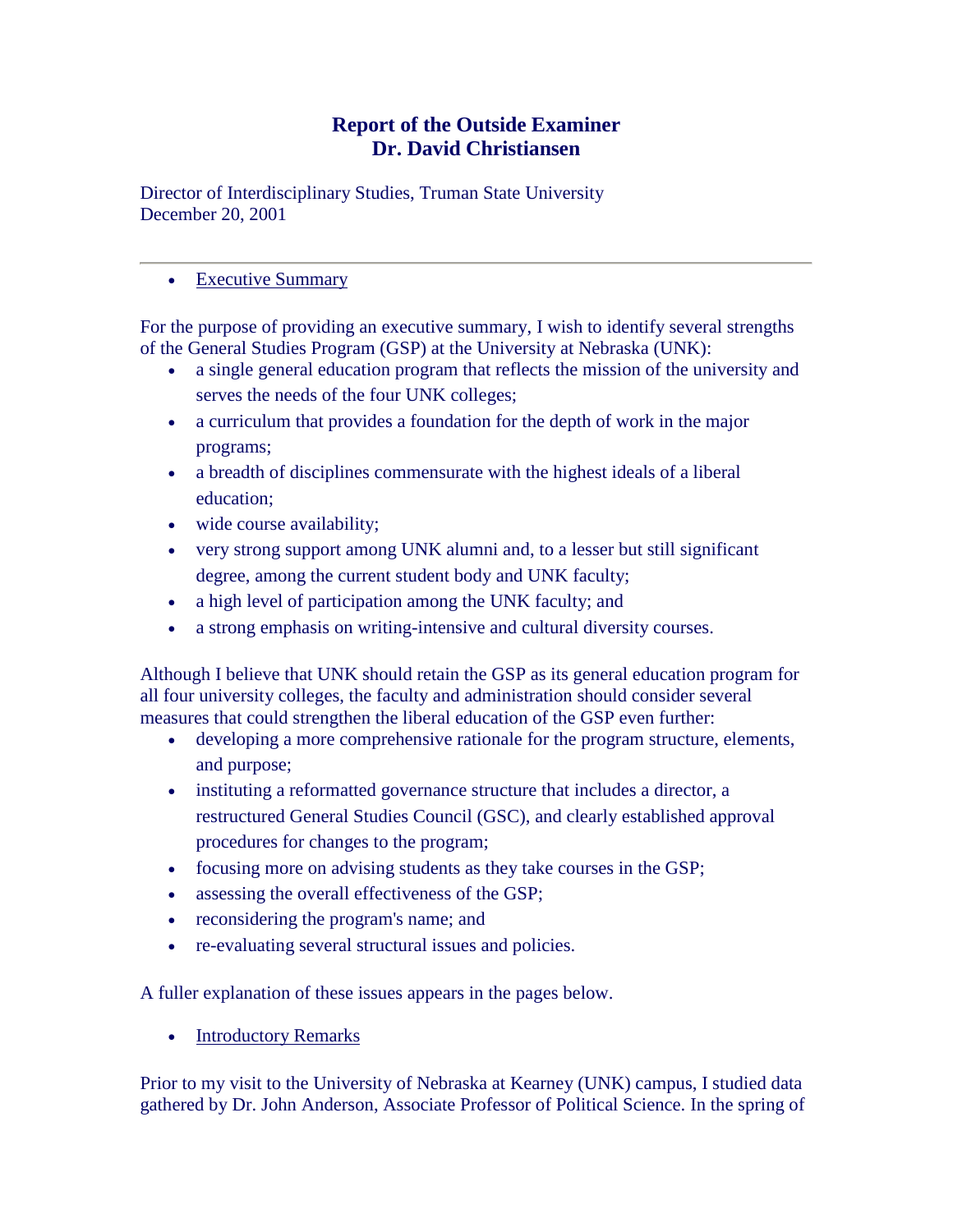2001, over 400 UNK alumni who had graduated after 1995 were contacted by phone and asked a series of questions about their perceptions of the General Studies Program (GSP). In addition to conveying their satisfaction with course availability and choice, they consistently expressed their approval of the writing, communicating, and problem solving skills engendered by the program. Dr. Anderson also provided input from twenty currently enrolled undergraduates in the form of focus group responses. These individuals too had positive impressions of many elements of the GSP, including its ethos of providing a broad liberal education. The focus groups, however, expressed concerns about issues such as large class sizes and the tendency of some classes to serve as preparatory courses for a major. Some students, after acknowledging the importance a liberal arts education, admitted that they were unable to see how the GSP was fulfilling this goal.

Dr. Anderson also undertook a comprehensive survey of the UNK faculty, and here again the results were informative. Of the 280 faculty members had an opportunity to respond to the survey, 269 replied, resulting in a response rate of 96%. I reviewed all the data tables generated by the survey results and I have read all the supplementary comments the faculty respondents provided (some 23 single-spaced pages). Although faculty members offered considerably different views about specific elements of the GSP, the vast majority expressed a general satisfaction with the program. Nevertheless, the results of the faculty survey and the many narrative comments indicated to me that some members had serious misgivings about individual elements of the GSP and even about the structure, purpose, and philosophy of the entire program.

During my visit to the campus of UNK October 23-25, 2001, I had the occasion to talk with students, faculty, administrators, and staff about the University's General Studies Program. These meetings included conversations with Dr. James Roark, Senior Vice-Chancellor, and Dr. Ken Nikels, Dean of Graduate Studies and Research; the Deans or Assistant to the Deans of all four colleges; most of the department chairs; approximately 30 faculty members; the General Studies Council; and multiple staff members. At these meetings I provided my Truman State University e-mail address and invited the UNK members to contact me with any further comments they wished to share (and several did accept this offer). Finally, I had extended discussions with the thirteen-person review team, whose membership included two representatives from each of the four university colleges; a representative from the library; Dr. Bill Wozniak, Faculty Senate President; and three student members.

As a result of studying Dr. Anderson's data, visiting the campus, and having extended conversations with multiple members of the UNK community, I have prepared this report.

• [Areas of Strength in the General Studies Program](http://aaunk.unk.edu/generalstudies/SelfStudyRpt/SelfStudyRpt3.htm)

The GSP at the University of Nebraska at Kearney provides its students with a broad introduction to liberal studies through its emphasis on the humanities, mathematics, natural sciences, and social sciences. The program, a modified "cafeteria" or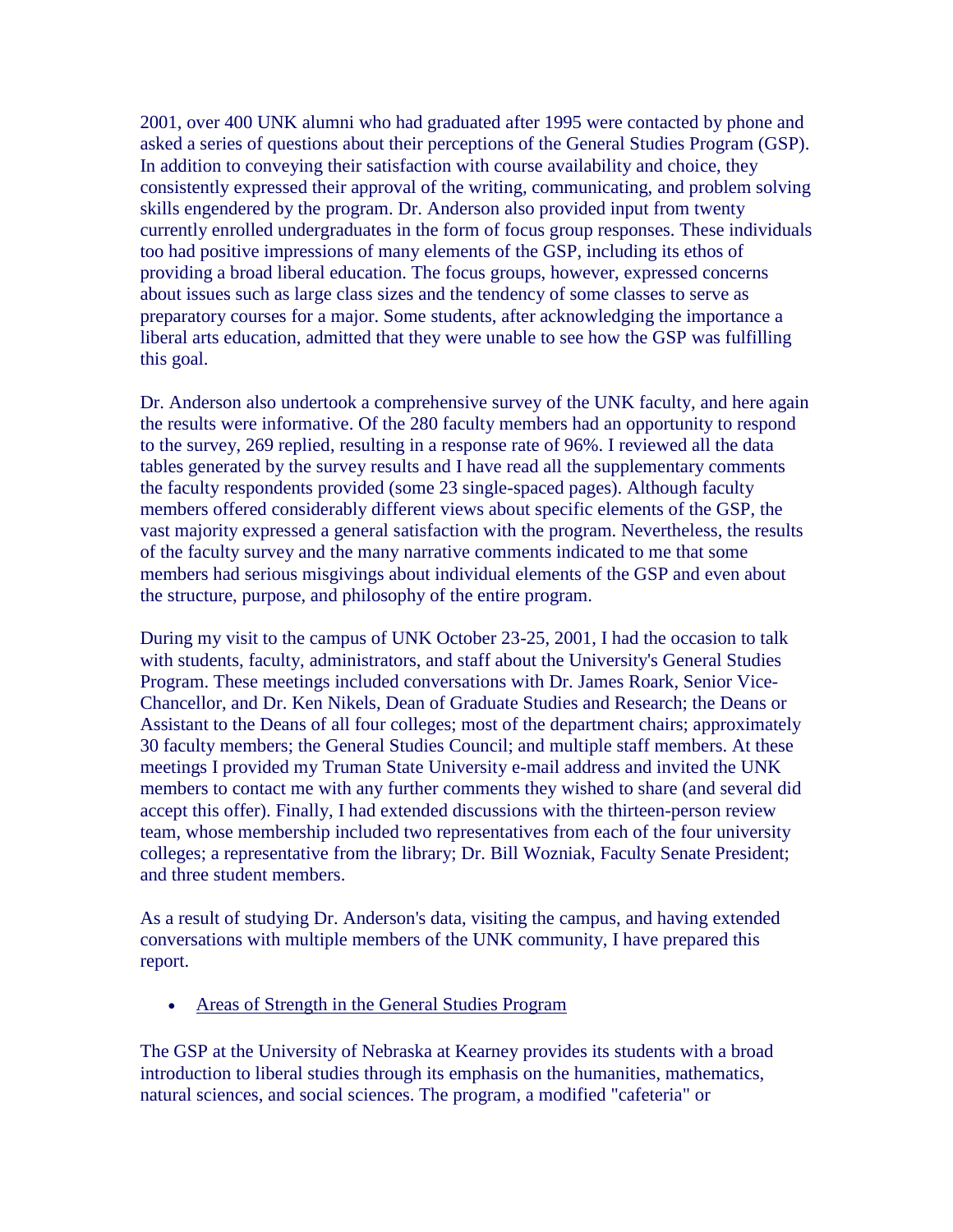"distribution" model in which students select 45 hours of coursework from a variety of subject areas, is correctly characterized in the University's mission statement as an "extensive general studies curriculum that emphasizes the liberal arts." The categories are well balanced and arranged according to the conventions of liberal education; courses within the GSP appear to be rigorous and demand students to be versatile learners in a variety of different academic disciplines. The addition of the "Personal Development" category is especially intriguing. Although this requirement falls outside traditional definition of liberal arts, classes that fulfill this requirement offer students the opportunity to make meaningful connections between in-class work and the situations they face outside the classroom. I am very please by the commitment the university has made to writing and diversity through its adoption of writing-intensive and cultural diversity courses. While these requirements are not part of the GSP *per se*, the faculty and students tend to think of them as an integral part of UNK's general education ram.

I also commend the entire University community for creating and maintaining a general education program that reflects the mission of the university **and** serves the needs of the colleges of Business and Technology; Education; Fine Arts and Humanities; and Natural and Social Sciences. Although several faculty members felt that one or more of the colleges should create its own general education program, the vast majority of faculty and administrators with whom I talked felt that the GSP served the needs of the major programs and the colleges. On repeated occasions I heard allusions to the seven separate general education curricula of the University of Nebraska at Lincoln and the problems this duplication presents. The simple fact that all four UNK colleges share a single program instills a sense of shared identity among the faculty and the understanding that they all have ownership in the GSP. For these reasons I am pleased that the GSP possesses a flexibility that allows academic departments to identify specific courses their majors should take.

The data gathered by Dr. Anderson demonstrate a general satisfaction among the students, post-1995 alumni, and faculty. The alumni appear to be especially pleased and credit the GSP with helping to develop many skills they now find useful. The faculty appears to be the group least satisfied with the program, although one may make the argument that even here there is a general contentment. According to the survey results, 65% of the faculty respondents assign the GSP a grade of "B" or higher, while, 35% assign a grade of "C" or lower. When one analyzes the results to the survey questions and reads the narratives the faculty provided, again a pattern of satisfaction becomes obvious. I offer my congratulations to all the past and present UNK faculty and administrators who developed the GSP.

[Areas of Concern for the General Studies Program](http://aaunk.unk.edu/generalstudies/SelfStudyRpt/SelfStudyRpt4.htm)

Despite my opinion that the state of the GSP is strong and that UNK undergraduates are receiving a strong liberal education, my study of university data and conversations with many members of the UNK community convinces me that the University should address several aspects of the program. Paramount in my recommendations is an attempt to address the concerns of the many faculty members with whom I have spoken. During my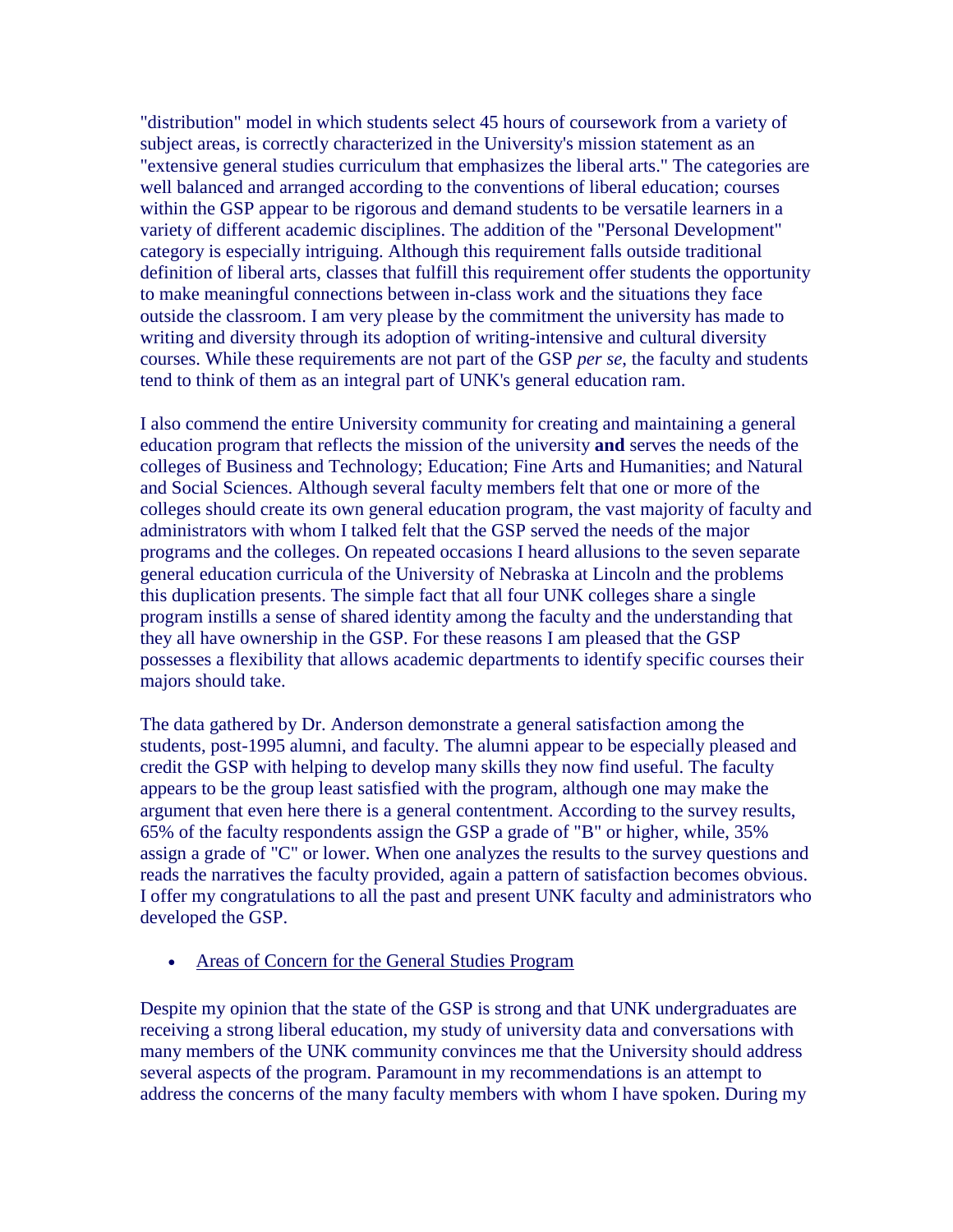visit I was especially pleased by their commitment to student learning and their obvious concern with the academic rigor of the GSP. Their suggestions are integral in all elements of this report.

### 1. [Rationale of the GSP](http://aaunk.unk.edu/generalstudies/SelfStudyRpt/SelfStudyRpt4I.htm)

**Recommendation #1:** the University should develop and publicize a more comprehensive rationale for the General Studies Program structure, purpose, and student learning outcomes.

Although students may appreciate the broad nature of the GSP curriculum, many of them do not understand **how** the GSP provides a broad liberal arts education and establishes a foundation for the in-depth work of their major programs. The University has identified the "Philosophy" and "Objectives" for the program and addresses the student learning outcomes within the eight individual areas (pp. 47-50 of the *2002 UNK Undergraduate Catalog*), yet the responses of the student focus groups indicate that a more elaborate explanation is necessary. I believe that the University should develop a clearer and more comprehensive rationale for the GSP and communicate it to entire university community. In this manner the program will have a greater value to the students and perhaps will aid some individuals in their course selection. A fuller rationale will also assist the University's efforts to assess the program (see [Part VII. Assessment of the GSP,](http://aaunk.unk.edu/generalstudies/SelfStudyRpt/SelfStudyRpt4VII.htm) pp. 19- 20).

The rationale should address several questions in three key areas. In some instances this will not be an initial consideration, but a re-examination of critical issues:

- 1. **purpose**: how does the program provide a liberal education? What is even meant by "liberal education?" Why is a broad array of courses appropriate? What is the relationship between the program and students' majors?
- 2. **structure**: why is the GSP composed of eight parallel categories? What is their relationship to one another? Should students be making connections between the subject matter taught in classes that reside in different area?
- 3. **student learning outcomes**: what are the skills, proficiencies, and characteristics students will exhibit once they have completed the GSP? Beyond being introduced to the subject matter of a given disciplines, how will a student benefit from studying in a given field or discipline?

I encourage the University to develop a more comprehensive and explicit rationale for the GSP. It strikes me that the General Studies Council, since it is charged with overseeing the general education program and because its members are drawn from all four university colleges, should be the body to address this issue. The deliberations of the Council on this matter should include significant input from the students, staff, and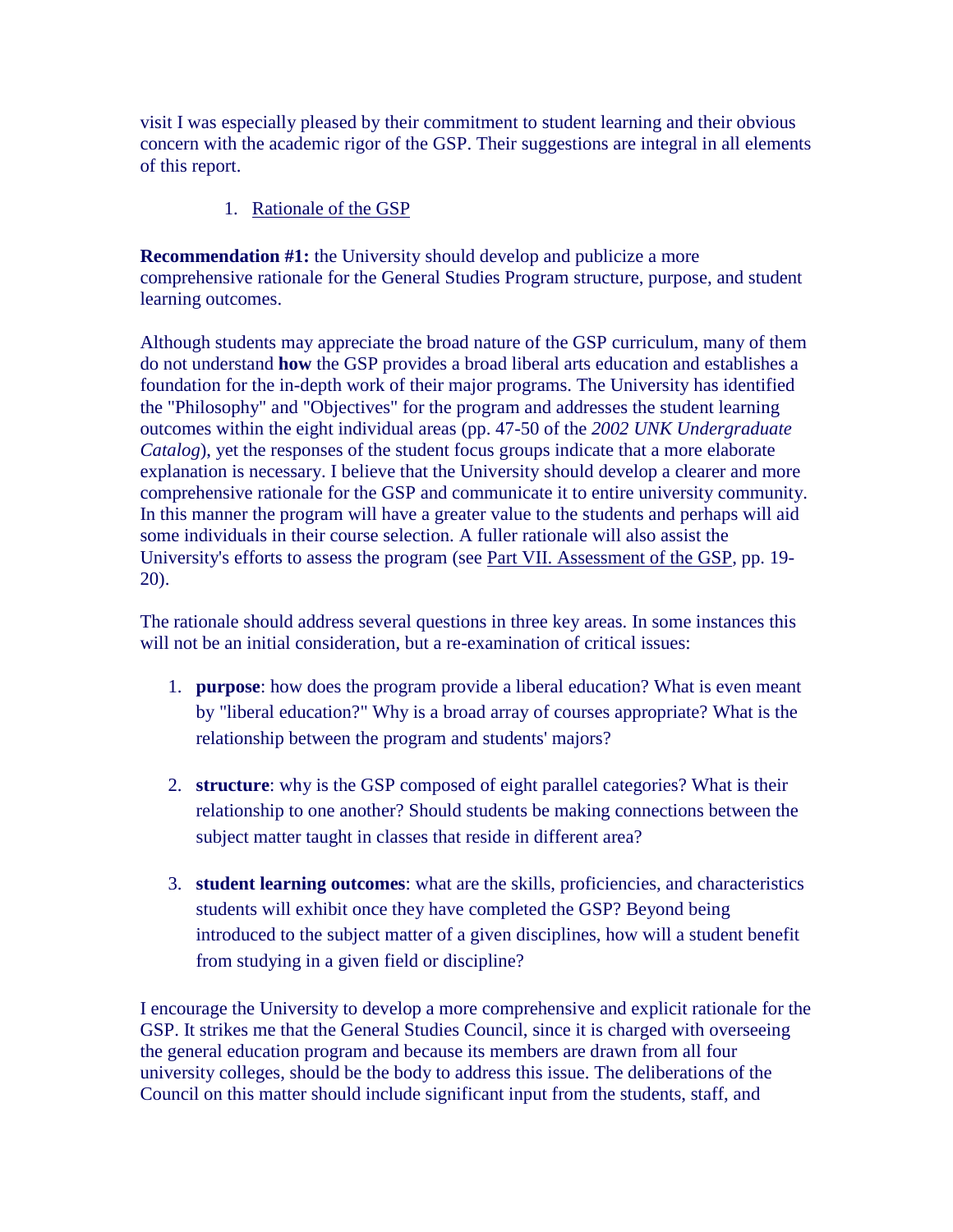administration. Hopefully this dialogue will extend out of the committee and into the entire faculty. Certainly many of the faculty members with whom I have talked have strong views on many of these matters. Once rationales for the GSP and its constituent elements have been determined, it is important to publicize this information throughout the university community. The rationale for the program should be made available in the undergraduate catalog and it should be prominently displayed on the University's web site.

I also encourage the faculty of each department to identify for student majors how the GSP provides a foundation for the study-in-depth of their major program. Since advisors in these programs should be responsible for helping their advisees realize the importance of a liberal education, so they must be prepared to talk about these issues (see Part VIII. Advising in the GSP, pp. 20-22). Instructors of GSP classes should also be encouraged to communicate to their students how their course provides the knowledge and academic skills the program hopes to engender.

## 2. [Structure of the GSP: Modification](http://aaunk.unk.edu/generalstudies/SelfStudyRpt/SelfStudyRpt4II.htm)

### *Recommendation #2: the University should make several immediate modifications to the General Studies Program that will enhance student learning.*

Although the GSP has served the University well for more than a decade, I feel that some modest changes should be immediately made. I have arrived at none of these observations on my own: the UNK review team and the majority of individuals with whom I spoke supported these changes as well. After each recommendation I have attached a brief explanation. The suggestions include:

- 1. *requiring students to complete English 101 and 102 during the first two years.* Since all academic areas utilize writing and expect that their students should be able to write at a reasonably proficient level, the two composition classes should be completed early in a student's academic career. The expectation that students should complete their mathematical requirement during their freshman year acts as a precedent. During my visit I found universal support for the implementation of this requirement, although representatives from the English department admitted that some significant logistical issues would have to be addressed.
- 2. *adding foreign language as a strand of the Humanities category.* A large number of the faculty with whom I spoke felt that the University should do more to encourage students to take a foreign language. From my perspective this is an admirable desire entirely in the tradition of a liberal education. The present instantiation of the GSP permits students to take a foreign language class as an elective or as a substitute for ENG 102, but I urge the University to place foreign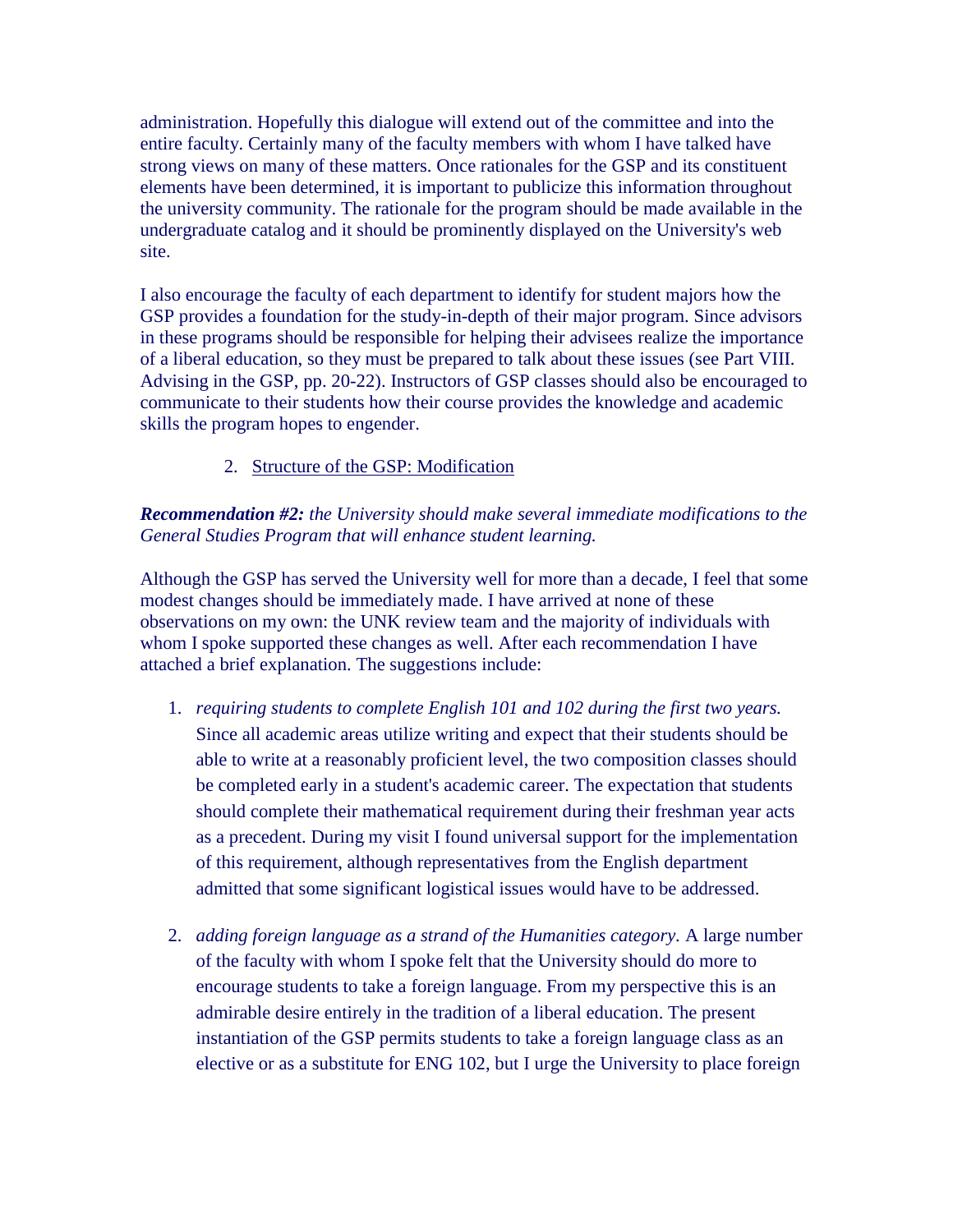language more within the mainstream of the program. This can be most easily accomplished by placing it in the Humanities category.

- 3. *encouraging departments to limit the size of their classes.* The evidence of the student focus groups strongly suggests that class size was a critical factor in their satisfaction with a GSP class. Students enrolled in large classes tended to feel that that the learning was not effective; conversely, students were much more likely to value classes in which faculty could easily interact with them. Although the class sizes at UNK tend to be smaller than some of the comparable classes I have seen at other institutions, a few of the courses have such large enrollments that it is difficult for the instructor to interact with students in a meaningful way.
- 4. *adding upper level courses to the GSP.* Even though the current rationale for the GSP does not prevent upper level courses from fulfilling requirements, only two 300 or higher level courses are incorporated in the program (PHIL 360GS "Philosophy of Science" and BIOL 315GS "Human Ecology"). Why is this so? One of the benefits of a "distribution" general education program is that students are able to choose from a variety of course offerings instead of being restricted to a single general survey class. I believe that students will be more likely to be challenged and intellectually engaged in their GSP classes if they are able to select upper level classes. Presumably most students would prefer to take 100 and 200 level classes to meet their general education requirements, but other students will appreciate the opportunity to engage in more advanced course work. When I talked with students at UNK I heard anecdotal evidence that some individuals view the GSP as a review of high school course work because many classes examine the same material they studied in high school. The University could address this issue by providing additional upper level course options for students.
- 5. *encouraging faculty to make connections between their GSP courses and classes in other academic disciplines.* One of the key findings of the student focus group project and the survey of the alumni is that students view many of the GSP classes as the "first step" in the sequence of major program. The respondents felt that they would find the GSP to be more valuable if the courses took more of the form of broad surveys that made connections to multiple academic disciplines. One way to combat this perception is for faculty members to structure their GSP classes in such a way that they can assist students in seeing subject matter and methodologies shared by multiple disciplines. This blurring of disciplinary boundaries fits comfortably within the traditions of a liberal education.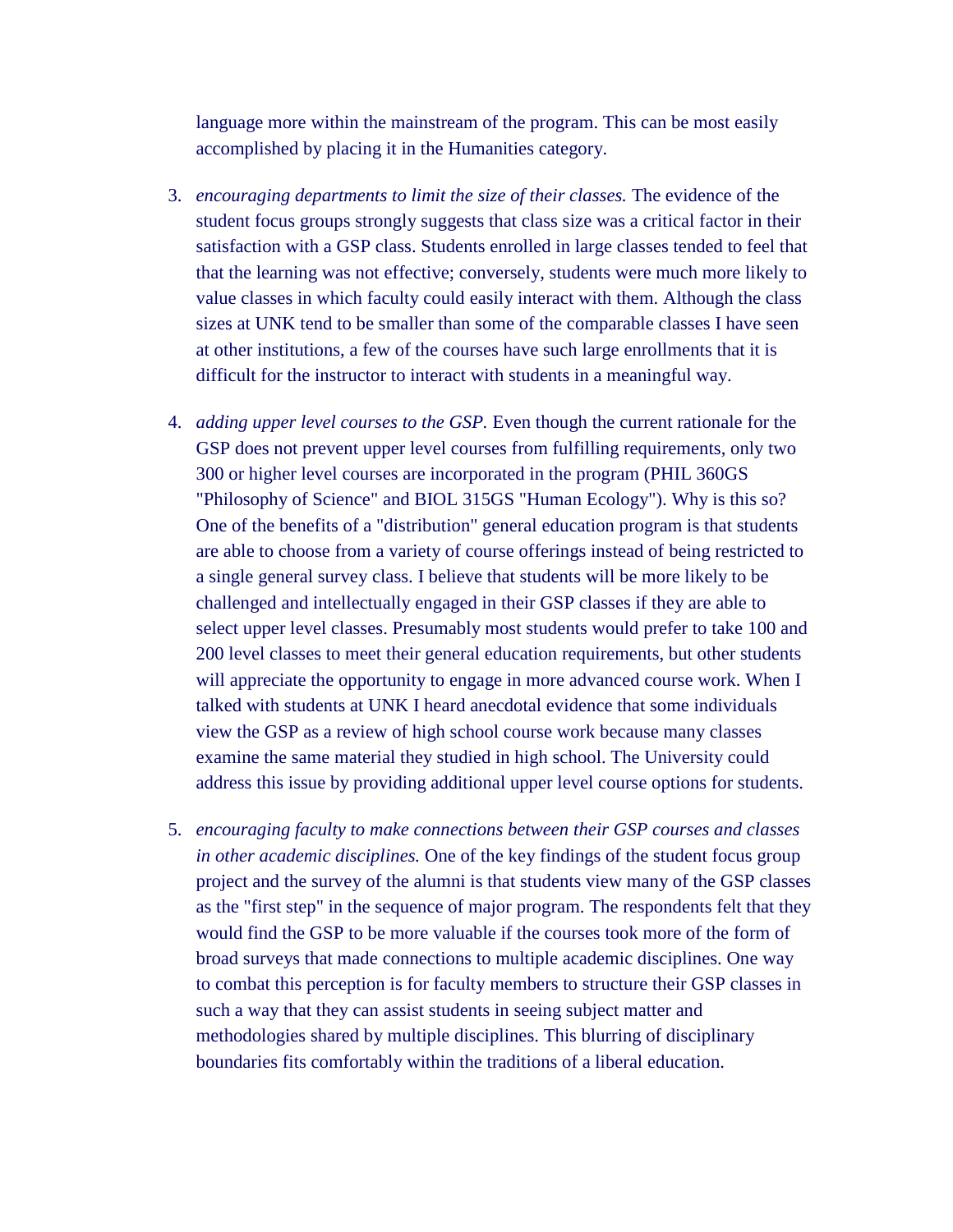- 6. *resolving the future of Category VIII: Capstone Course*For approximately ten years the "Capstone Course" has been an element of the GSP, but no sections of this class have ever been proposed or taught. The idea of such a class, in which students make connections among multiple academic areas through multidisciplinary or interdisciplinary activities, is wonderful, but it poses some significant logistical problems. Because these classes fall outside the conventional governance structure of a university (i.e., academic departments), they are very difficult to support. From my understanding, UNK's failure to act on this matter is due to several academic factors, including an uncertainty among the faculty and administration over what the form and purpose of this class should be; the secondary management issues, such as staffing and financing, appear also to be undecided. The University should act now to resolve this situation. If the faculty and administration view a capstone class as vital to the interests of student learning in the GSP, they should commit themselves to determining the form and purpose of this class in the near future.
	- 3. [Structure of the GSP: Issues to be Studied](http://aaunk.unk.edu/generalstudies/SelfStudyRpt/SelfStudyRpt4III.htm)

### *Recommendation #3: the University should engage in a dialogue to consider several elements of the General Studies Program.*

In addition to the modifications I have suggested in Part II above, I wish to identify several issues for the University to consider. From all my conversations with members of the UNK's community, I did not find a consensus on several key factors relating to the general education program. I have my own opinions regarding many of these items, but the UNK faculty itself, in whom the ultimate responsibility for the curriculum is placed, should try to achieve consensus regarding these points. It seems that the General Studies Council, which includes representation from all four University colleges, would be a logical venue for this discussion. I pose each of these points in the form of a question with a brief explanation attached. The issues include:

1. *is a liberal education best achieved via a small number of courses focusing on the most fundamental aspects of academic disciplines? Or is a liberal education more likely to be realized by offering students multiple options to meet the individual GSP requirements?* Traditional western notions of higher education, especially prior to the second half of the  $20<sup>th</sup>$  century, have tended to focus on introducing students to the "great works" on which western culture resides. After all, the argument goes, how can anyone claim to be an educated person in the western world if s/he is unfamiliar with the works and activities of Homer, Thucydides, Plato, Virgil, St. Augustine, Dante, Shakespeare, Locke, Kant, Marx, Darwin, Nietzsche, Freud, and Einstein? However, much has changed since the Second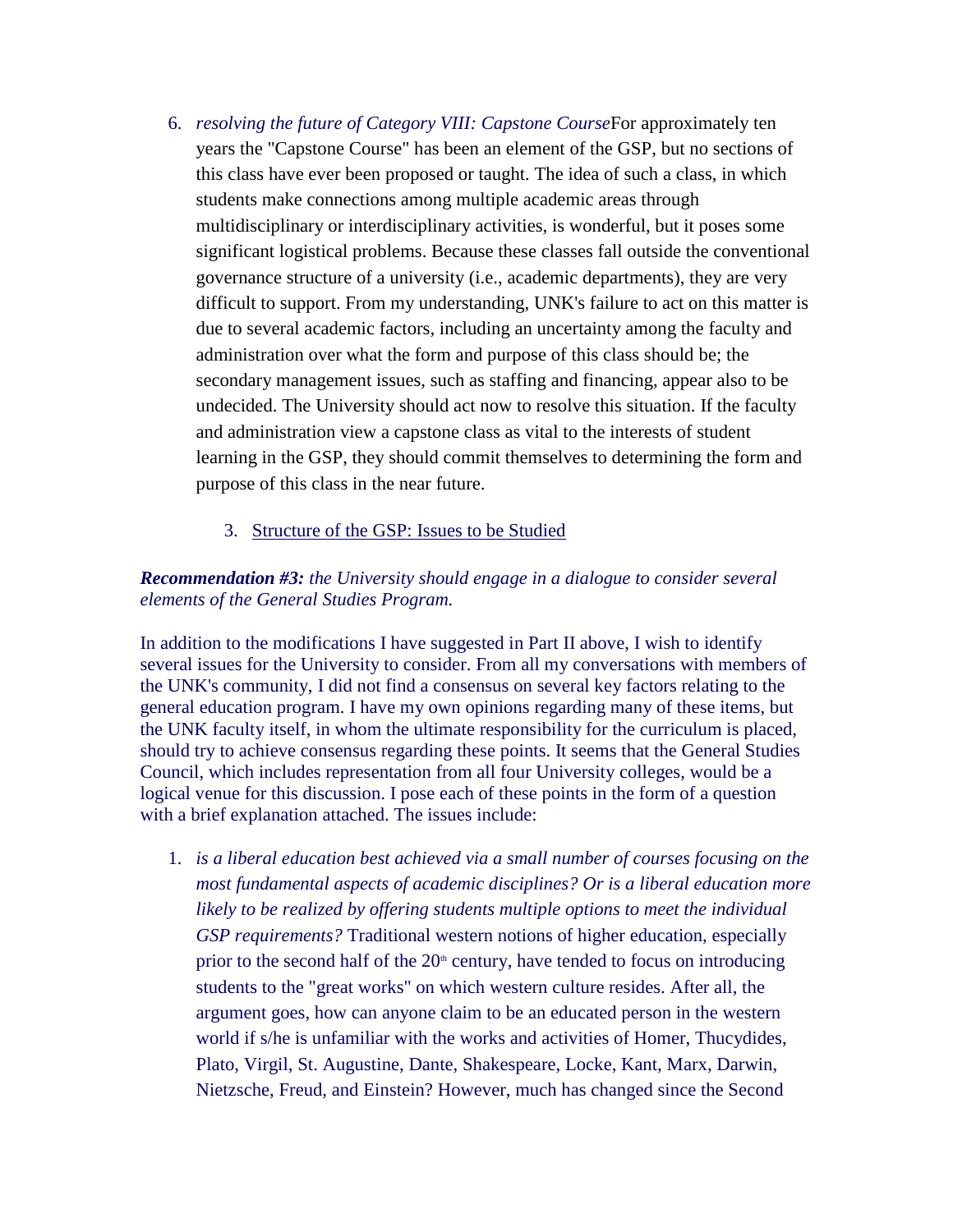World War as the student body has become more reflective of our pluralistic society. The backgrounds and interests of the students at the beginning of the  $21<sup>st</sup>$ century are very different from those who entered universities a century ago. The University should ask itself how it could provide a rigorous liberal education that will best serve the interests of the students. The results of this discussion are highly unlikely to satisfy all, for there will be little chance for consensus. From my observations on the UNK campus, it became obvious that each side enjoys the passionate support of many faculty members.

- 2. *why is philosophy the sole discipline within the Humanities category that students may avoid?* Students are currently required to complete Humanities' course work in literature, aesthetics, and history -- but not in philosophy. What are the justifications for marginalizing philosophy in this manner? Historically philosophy has played a crucial role in a liberal education, and so the University's decision to assign it a secondary status confuses me and, I presume, other outside observers. Perhaps the University has a valid curricular explanation for requiring coursework in several areas of the humanities and excluding work in one, but no justification appears anywhere in the GSP. At the very least the University should include an explanation in the GSP as to why it has decided to treat disciplines differently in this category. A more ambitious approach would be for the institution to re-evaluate the manner in which students are required to complete the humanities category: is it necessary for the University to prescribe any course work here, other than ensuring that students take classes in at least three separate categories?
- 3. *why is economics the sole discipline within the Social and Behavioral Sciences category that students may not avoid?* Students are given much freedom in the way that they may distribute their nine required hours in the Social and Behavioral Sciences; if they arrange their hours carefully, students may even avoid taking classes in three of four areas (i.e., Sociology, Political Science, Geography, and "Behavioral Perspectives"). However, every UNK undergraduate must complete a class in economics. What are the justifications for privileging economics in this manner? As I noted above in my comments about philosophy, perhaps the University has a valid curricular explanation for the structure of this category, but no justification appears anywhere in the GSP for maintaining that one discipline should enjoy a special status among the social and behavioral sciences. I suggest that the institution either attach an explanation to the GSP for why disciplines in the Social and Behavioral Sciences category have different statuses or re-evaluate the structure of this area.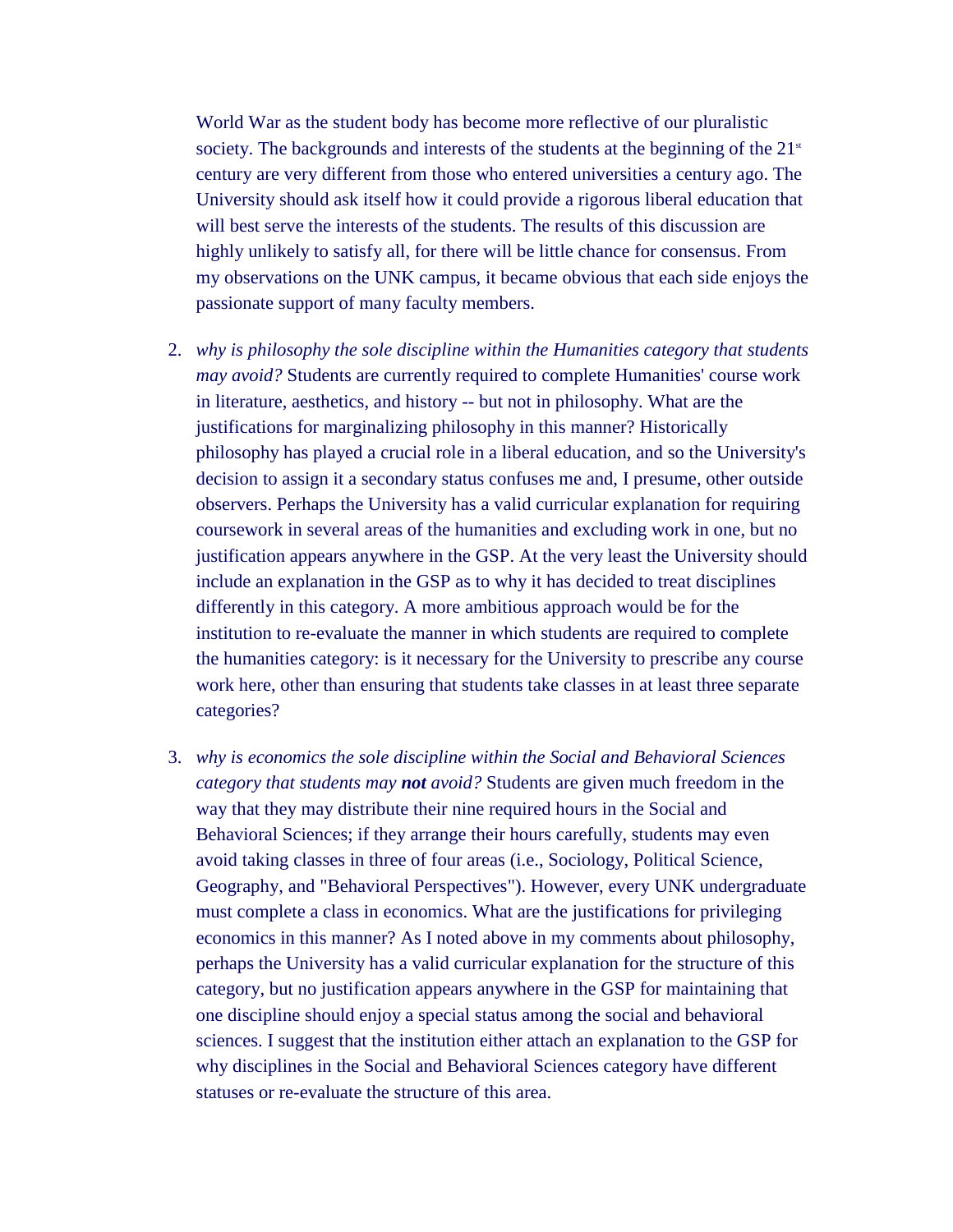- 4. *why are the structures of the Humanities and Social and Behavioral Sciences categories different?* On a related note to points #2 and 3 above, why are choices in Humanities prescribed, but not so in the Social and Behavioral Sciences category? I urge the University to achieve some sort of consistency here.
- 5. *why are most of the GSP categories arranged according to "perspectives," but the Natural Sciences category is structured by "department?"* With little difficulty the Natural Sciences category could be subdivided into a "Life Sciences Perspective" and a "Physical Sciences Perspective." This change, of course, would potentially affect student enrollment patterns, so I realize that such a modification could carry unwanted consequences. However, I encourage the faculty to consider alternatives to the departmental arrangement of the Natural Sciences category.
- 6. *why is the historical perspective considered part of the Humanities category when the Department of History is housed in the College of Natural and Social Sciences? Why is the economic perspective considered part of the Social and Behavioral Sciences category when the Department of Economics is housed in the College of Business and Technology?* Perhaps the placement of these two academic "perspectives" in their respective GSP categories does not concern the faculty and administration. Nevertheless, they may cause confusion for students.
- 7. *why are some areas of the GSP under the control of a specific department while others are not?* Currently a single department services most areas of the GSP; the exceptions are the perspectives of aesthetics, social, and behavioral. Yet there are several other areas in the GSP that may logically be fulfilled with coursework from a variety of academic departments. Is there any reason to prevent this? For example, may faculty members in the Department of Art and Art History submit their courses to fulfill the historical perspectives element in the Humanities category? May members of the Modern Languages faculty bring forth the German and French civilization classes to do the same? Or is the opposite desirable: should only members of the History department be allowed to teach classes that meet this GSP requirement? Furthermore, if the University concludes that courses from any department may fulfill the historical perspective element, does the History department faculty retain the right to review and approve these courses? I urge the University to address these questions.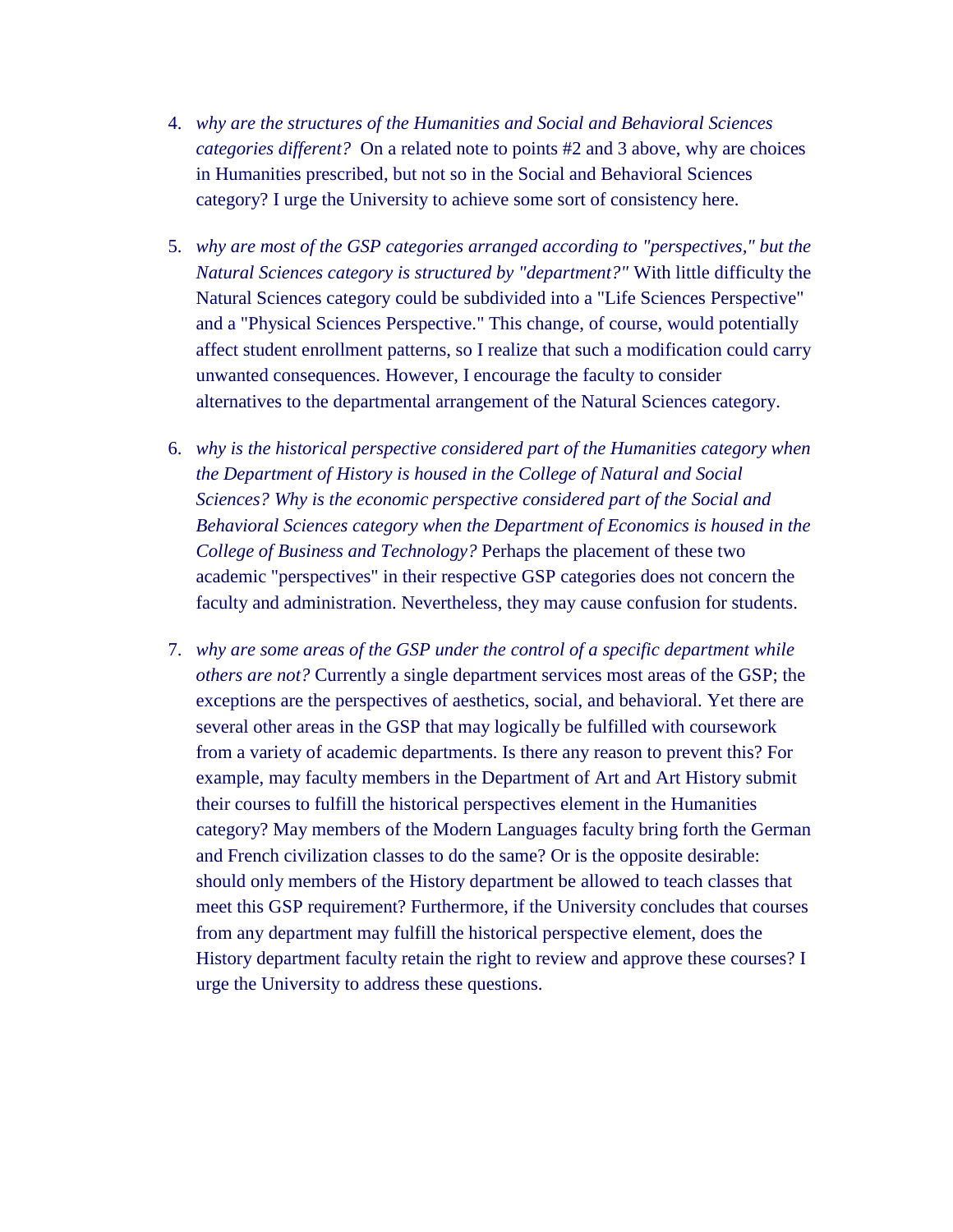### 4. [Governance of the GSP: Director](http://aaunk.unk.edu/generalstudies/SelfStudyRpt/SelfStudyRpt4IV.htm)

*Recommendation #4: the University should appoint a faculty member as the Director of the General Studies Program. Secondly, the University should provide some funding to this office in order to support initiatives that will benefit the GSP.*

The GSP has enjoyed a series of capable directors over the last several years and this has resulted in a strong program. Because of the broad scope of the GSP and the considerable number of governance issues that arise, it is desirable to continue the practice of appointing a Director of the General Studies Program. The Director has the opportunity to enhance greatly the student-learning opportunities in the GSP. For instance, on several occasions during my visit faculty members told me of the efforts by Alan Jenkins, in his capacity as Director of the General Studies Program several years ago, to convince faculty to develop or refine pre-existing courses that would meet the writing-intensive requirement. I congratulate Dr. Jenkins on his hard work, for these classes do much to complement the liberal arts education at UNK.

The director should be a senior member of the UNK faculty who already has considerable familiarity with and experience in teaching GSP courses. It is desirable for the position to be full-time; if the position is not designated as full-time, the director should teach no more than one course, preferably in the GSP. Because the responsibilities of the position are several and may take some time to master, the director should be hired with the expectation that s/he will serve in this capacity for a multiple year period (e.g., three years).

The responsibilities for the position should include:

- 1. providing assistance to the GSP Council;
- 2. overseeing the assessment of the GSP;
- 3. serving as a resource for advising in the GSP (see **Part VIII. Advising in the GSP**, pp. 20-22);
- 4. assisting faculty who propose courses to fulfill GSP requirements;
- 5. soliciting writing-intensive and cultural-diversity courses from the faculty; and
- 6. overseeing discussion of the future of "Category VIII: Capstone Course" (see above, [Part II. Structure of the GSP: Modifications,](http://aaunk.unk.edu/generalstudies/SelfStudyRpt/SelfStudyRpt4II.htm) pp. 9-11). If the University does implement a Capstone Requirement, the Director should oversee this aspect of the GSP.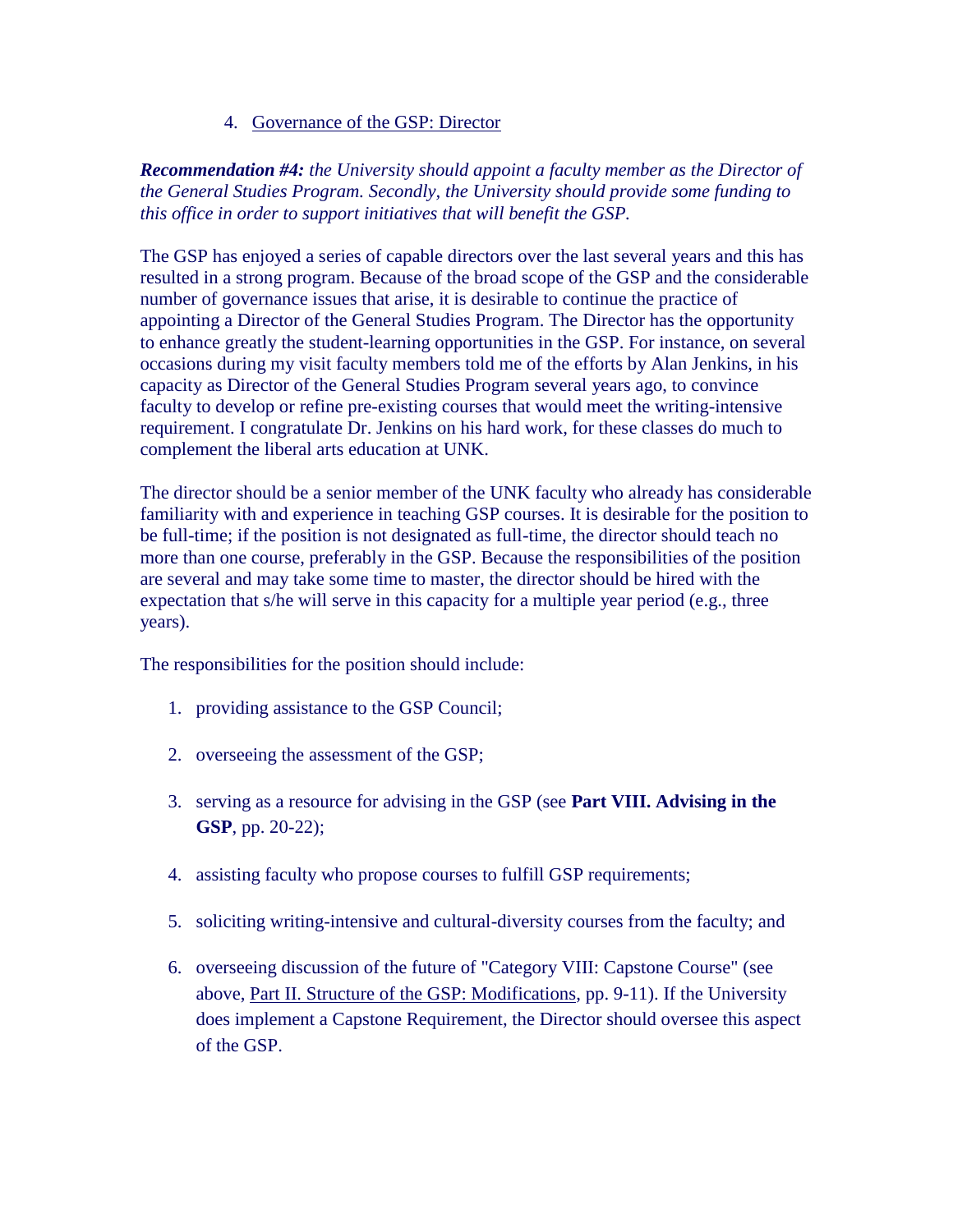The University should also try to provide some funds for the Director to finance initiatives that will enhance the GSP. These projects would potentially include professional development opportunities (e.g., working with faculty to enhance interdisciplinary elements in their classes); workshops on creating course proposals to fulfill specific GSP requirements; training in assessment procedures; and advising. Because of the important duties associated with the director, the individual who fills this position must be able to go beyond the role of a manager and take a leading role in initiating these activities.

#### 5. [Governance of the GSP: General Studies Council](http://aaunk.unk.edu/generalstudies/SelfStudyRpt/SelfStudyRpt4V.htm)

*Recommendation #5: the University should restructure the membership and procedures of the General Studies Council in order to emphasize faculty ownership of the general education curriculum.*

Over the last several years, the General Studies Council (GSC), working closely with the Director of the GSP, has been responsible for the administration of the GSP. The responsibilities of the council are very significant, for its actions affect virtually all UNK undergraduates. The faculty also has a considerable interest in the activities of the GSC. In addition to their traditional role as "owners of the curriculum," faculty members teach the classes that the GSC judges appropriate or inappropriate for the program **and** they depend on the program to provide a foundation in the liberal arts for students that will major in their programs. During my visit to the UNK campus, I did not hear a single person disagree with these principles; rather, I heard them repeated in various forms over the two days I spent on campus.

Past and present members of the GSC should be congratulated for their efforts: by all accounts the GSP offers students a rigorous liberal education, and the GSC has been greatly responsible for this success. However, I repeatedly heard comments that in recent years the GSC has not been able to respond to faculty concerns in an efficient manner. The issues that arose most consistently dealt with **(1)** uncertainty about the way in which changes to the GSP could be made (see **Part VI. Governance of the GSP: Approval Process**, pp. 17-18 for a discussion of this issue); **(2)** claims that the GSC was unduly influenced by *ex officio* members who prevented any meaningful change to or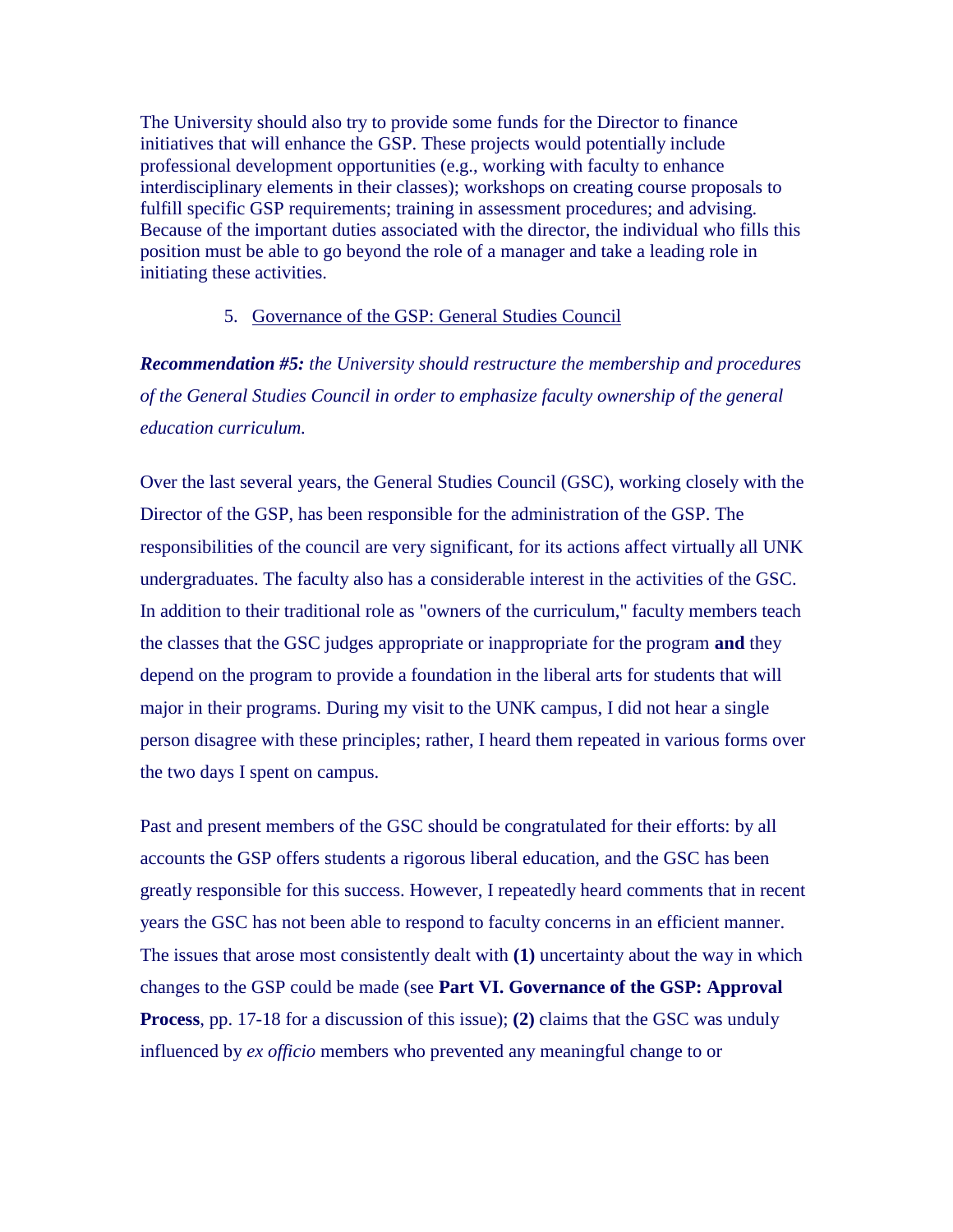examination of the GSP; and **(3)** a belief that the faculty members serving on the GSC were often junior members of the faculty uncertain of their role on the council.

These issues concern me greatly. Since I have had only a limited time to familiarize myself with the GSC and its many activities, it is hard for me to evaluate these claims. However, I must reiterate that I heard them expressed on several occasions in public and private settings. Based on these concerns and my personal observations, I recommend that the University restructure the membership of the GSC in order to enhance the faculty's ownership of the general education program:

- 1. the GSC should be comprised of eleven voting members and one non-voting *ex officio* member (however, see point #5 below):
	- a. each of the four colleges should provide two voting members. Preferably these two individuals will come from different departments and areas (e.g., for the College of Natural and Social Sciences, one should come from the social sciences and the other from the natural sciences);
	- b. two students should serve as voting members;
	- c. a representative from the library should serve as a voting member; and
	- d. the Registrar should serve as an *ex officio* non-voting member.
- 2. faculty members should be elected by their respective colleges for a set term of two years; in each college these terms should be staggered, so every year a college will have a junior and senior member;
- 3. preferably all faculty representatives will be senior members who teach in the GSP; and
- 4. University departments and colleges should consider a faculty person's membership on the GSC as significant university service in promotion and tenure decisions.

In addition to these steps above, I also suggest that the University consider an additional point:

5. expand the number of faculty members on the GSC so that the council will be more representative of the faculty body.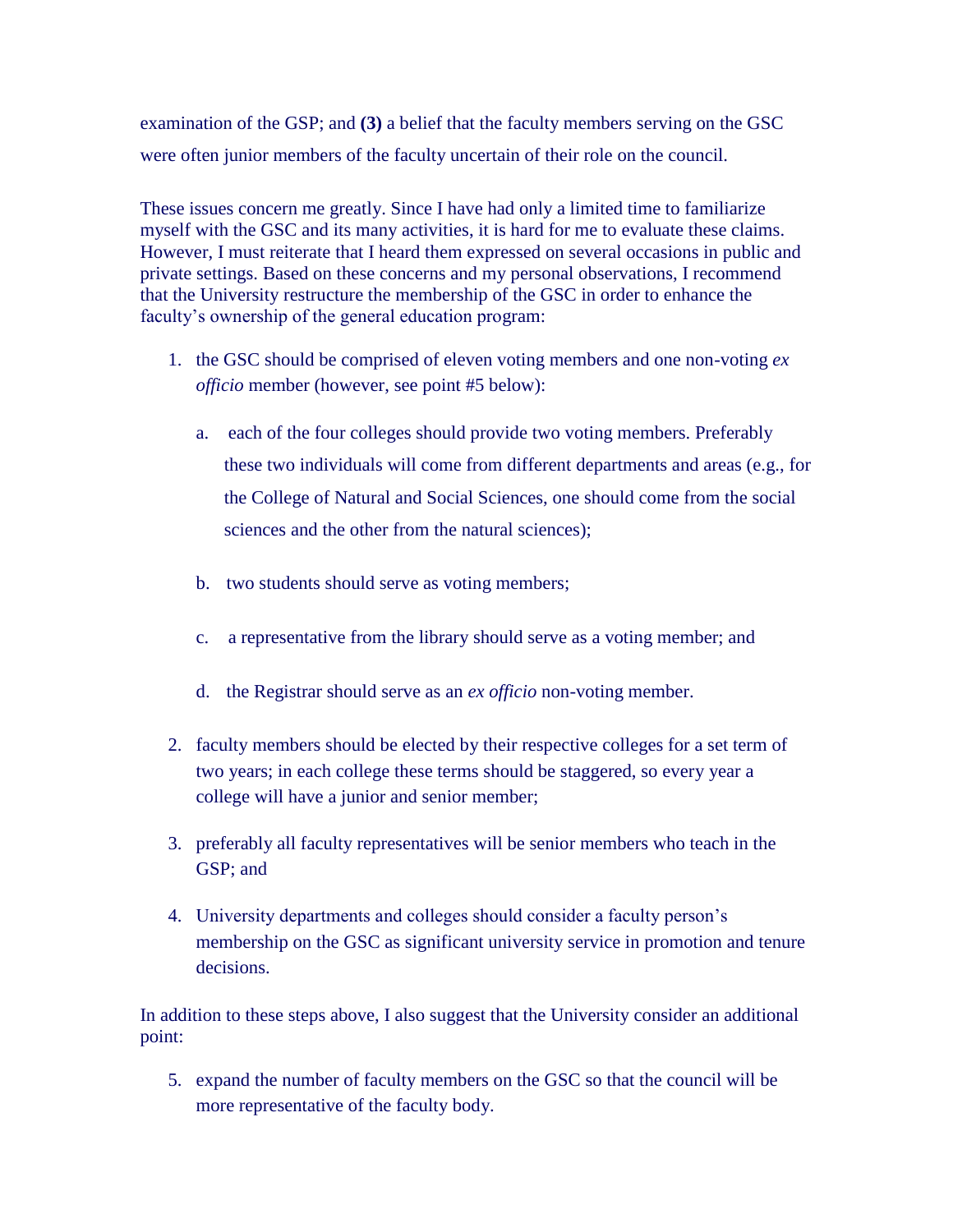Because the departments of three of the colleges are distinct, effective representation on the GSC is difficult to achieve. If, on the other hand, the GSC were restructured to include three or four members from each college, with the understanding that no one department would provide more than a single representative, faculty interests and departmental perspectives would be better reflected. I believe that it is important, however, that each college retain equal representation on the GSC.

#### 6. [Governance of the GSP: Approval Process](http://aaunk.unk.edu/generalstudies/SelfStudyRpt/SelfStudyRpt4VI.htm)

### *Recommendation #6: the University should clarify and publicize the approval process by which changes to the General Studies Program may be proposed and made.*

On several occasions during my visit I heard faculty members express frustration with the procedures by which classes are proposed to fulfill requirements in the GSP. These comments extended from concerns that the various steps of approval process were not well publicized to a belief that the General Studies Council has changed the voting process from year to year or even from meeting to meeting to suit their immediate interests. One individual even felt that the administration was deliberately encouraging the Council to do this in order to prevent faculty members from submitting new courses. A second issue expressed by faculty members dealt with the jurisdiction of the GSC over writing intensive and cultural diversity course proposals. Technically these two requirements are not part of the GSP, yet the GSC has been voting on them.

What concerned me the most about the approval process for GSP courses, however, is the effect the lack of well-publicized procedures. If the faculty views the approval process for course submissions as secretive, inconsistent, or Byzantine, they may become cynical and feel that they have little ownership of the general education program. Consequently, I urge the University to take immediate action to identify and publicize the procedures **(1)** by which courses may be added to or removed from the GSP and **(2)** by which changes to the structure of the GSP itself may be initiated and made. The Faculty Senate, acting in concert with the administration, should identify these appropriate procedures. This information should be of such detail that it is clear to any faculty member what actions s/he must take in order to initiate a proposal to add a course to the GSP.

Furthermore, the voting procedures of the General Studies Council should be clarified and publicized. I heard a variety of explanations for what constitutes a vote of approval (e.g., one person claimed that it was a bare majority of the eight faculty members; another person said that six faculty members had to vote in favor of a measure; another person said a majority of GSC members present was required; another person said that three of the four colleges must support a course proposal in order to approve it). Even if my suggested changes to the membership of the GSC are not adopted (see above, [Part V.](http://aaunk.unk.edu/generalstudies/SelfStudyRpt/SelfStudyRpt4V.htm)  [Governance of the GSP: General Studies Council,](http://aaunk.unk.edu/generalstudies/SelfStudyRpt/SelfStudyRpt4V.htm) pp. 15-17), I hope that the University will see fit to review and clarify the Council's voting procedures.

As a final recommendation regarding the GSC, I suggest that the University clarify the Council's jurisdiction over writing intensive and cultural diversity courses. Since these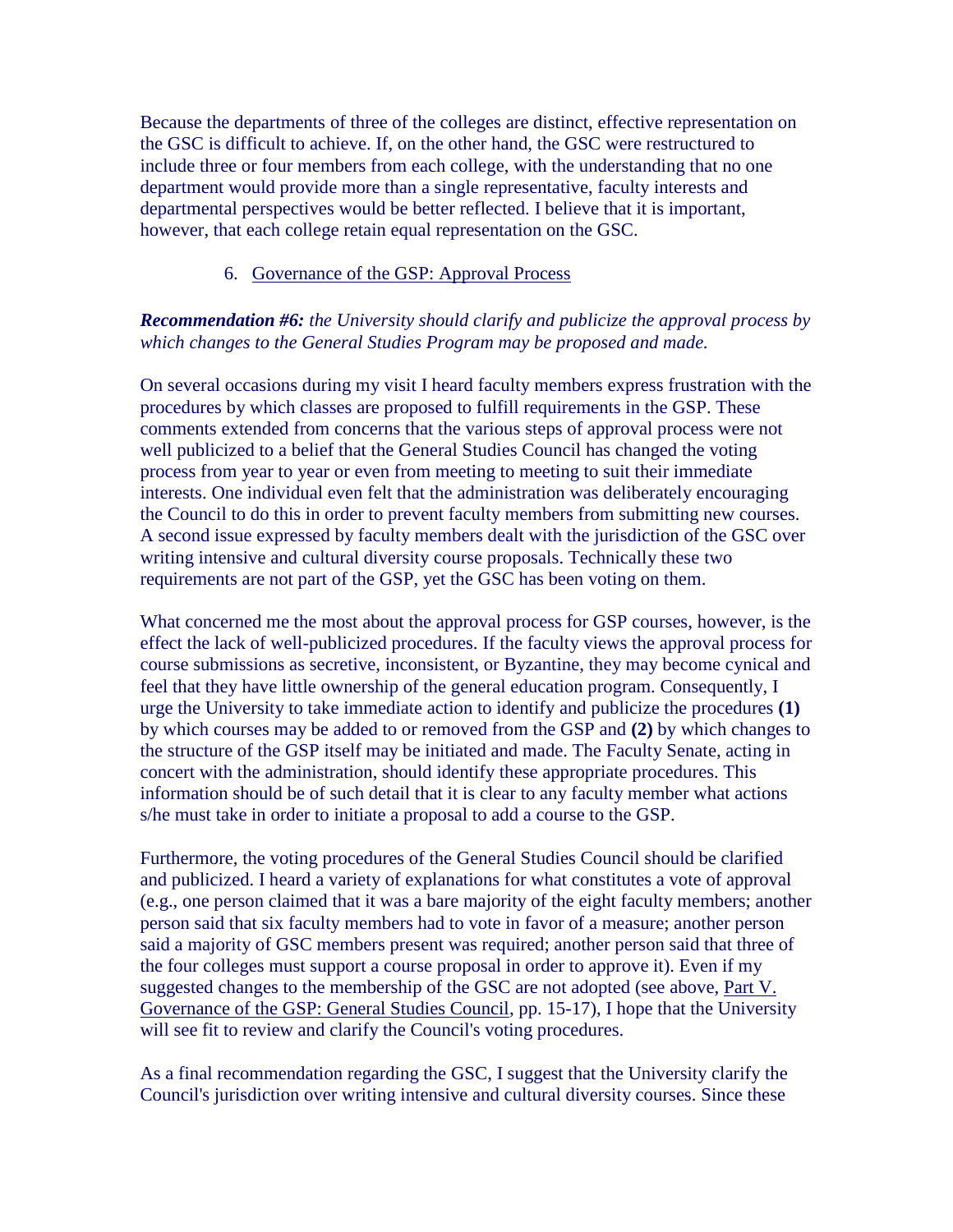classes are not part of the GSP, why has the GSC been examining them? No one that I talked to understood why they were brought before the GSC. Secondly, if the University determines that these two curricular features have become *de facto* elements of the GSP, is it really necessary for the entire GSC to approve new submissions? Could some other committee or person approve these proposals? For instance, is it desirable to assign the task of examining and approving writing intensive and cultural diversity courses to the Director of the GSP? This approach would give the GSC the time necessary to consider some of the larger policy issues I have identified throughout this review.

### 7. [Assessment of the GSP](http://aaunk.unk.edu/generalstudies/SelfStudyRpt/SelfStudyRpt4VII.htm)

*Recommendation #7: the University should design a plan to assess the General Studies Program. Secondly, the University should identify and implement specific instruments by which it will evaluate the strengths and weaknesses of the General Studies Program.*

One of the greatest transformations in higher education over the last twenty years has been the emphasis placed on assessment. Even within the last decade the importance of assessment in matters of accreditation has increased significantly. However, an interest in assessment extends far beyond the practical issues such as accreditation and accountability to the stakeholders of a university. Above all, a culture of assessment demonstrates a commitment to identifying and correcting problem areas in the curriculum. Lying at the heart of any assessment of the general education curriculum should be an ethos of self-reflection that will allow the institution to measure and improve the effectiveness of student learning in each of the eight GSP categories.

I encourage the University to identify a variety of quantitative and qualitative measures by which it will undertake this task. For instance, UNK may decide to use quantitative measurements such as student achievement on nationally-normed exams and indicators of student attitudes. Many qualitative instruments are also available, including focus groups and interviews of individual students; graduation and/or GSP portfolios; and surveys of alumni and employers. Because the quantitative and qualitative measures provide different types of data, the University should adopt a mixture of the two instead of relying exclusively on just one type of instrument.

Already the Faculty Senate has taken some initial steps by appointing a subcommittee to consider how the GSP should be assessed and to identify appropriate assessment instruments. Fortunately there are many organizations and resources that will aid its efforts. Several associations, such as the **[American Association for Higher Education](http://www.aahe.org/)  [\(AAHE\)](http://www.aahe.org/)** ( *<http://www.aahe.org/>*), sponsor workshops and conferences that consider multiple issues in assessment. Other organizations, such as the **[Council for Higher](http://www.chea.org/)  [Education Accreditation](http://www.chea.org/)** ( *<http://www.chea.org/>*, provide information for specific applications and uses of assessment data. The growth of the World Wide Web has led to the appearance of web sites that provide much information, such as the **[ERIC](http://ericae.net/)  [Clearinghouse on Assessment and Evaluation](http://ericae.net/)** (*[http://ericae.net](http://ericae.net/)*). I also believe that the University should contact peer institutions in order to share resources and to learn from their experiences.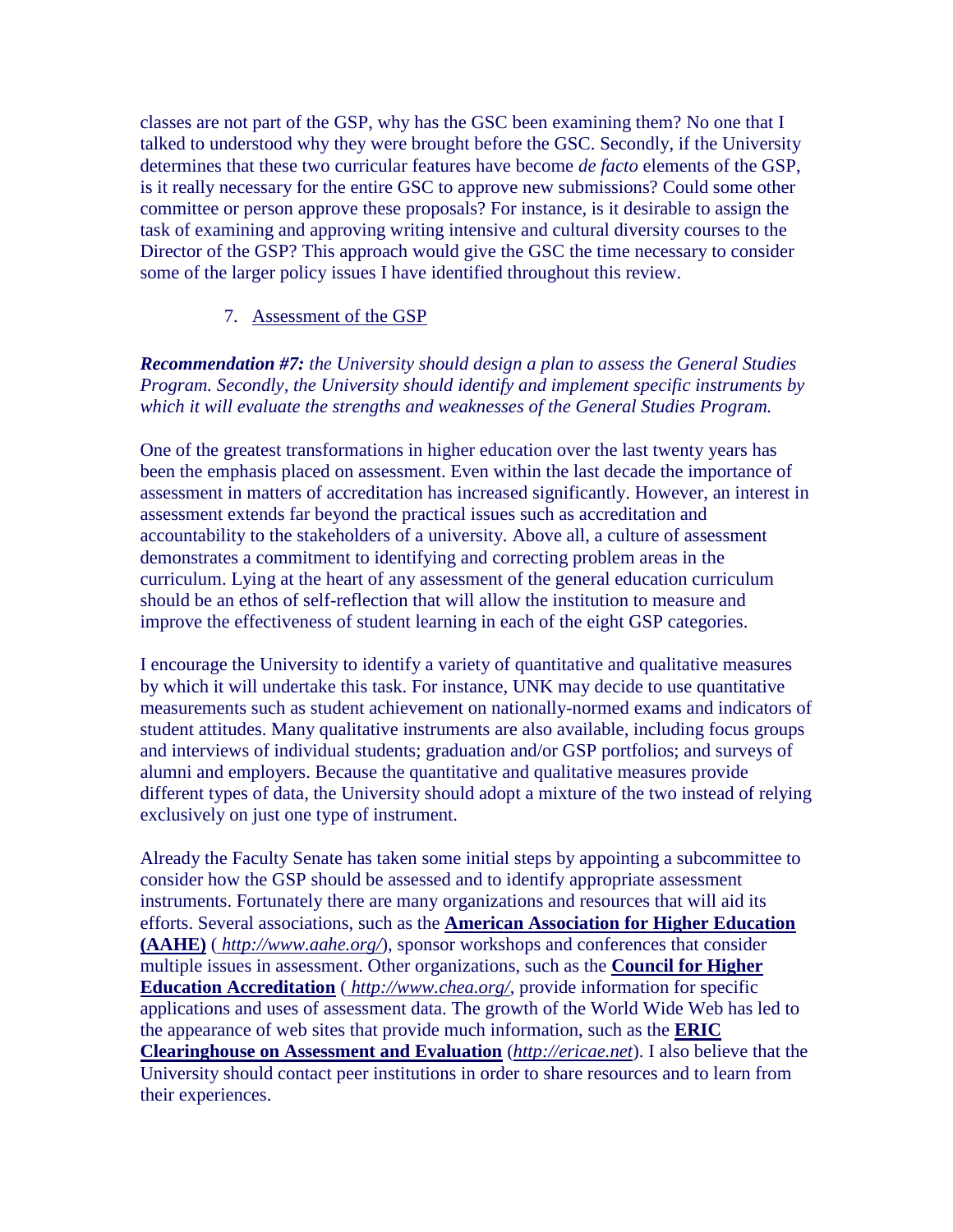Finally, the University should also establish a policy regarding its assessment of individual classes in the GSP. Because the periodic review of GSP classes would entail a significant commitment of faculty and administrative time, UNK should determine what is appropriate for its campus. In order to spark a dialogue, I pose several key questions that must be answered:

- 1. once a class has been approved to fulfill the requirements of a specific area of the GSP, will its suitability ever be reviewed again?
- 2. if the University decides to review its list of previously approved GSP classes periodically, who will undertake this effort? the General Studies Council? individual academic departments? the assessment committee itself?
- 3. how often should this review take place?
	- 8. [Advising in the GSP](http://aaunk.unk.edu/generalstudies/SelfStudyRpt/SelfStudyRpt4VIII.htm)

## *Recommendation #8: the University should emphasize the importance of advising in the General Studies Program.*

The student focus groups expressed concern with the quality of advising students were receiving for the GSP curriculum. Several of the students, faculty members, and staff members with whom I spoke felt that some advisors were causing students to devalue the objectives of the GSP by telling them that it did not matter which class they took to fulfill a requirement. Some individuals felt that poor advising resulted in students having to take more than 45 hours in order to finish the program. Certainly the flexibility of the program, which allows students some choice in the classes they take, can cause confusion. Furthermore, because some programs require specific courses within the GSP for their majors, inadequate planning may cause some students to take more than the minimum of 45 hours. Students who change from one major to another may discover that they need to take some classes even though they had completed the GSP requirements as identified by their original major. Finally, students and faculty members with whom I talked observed that students who were trying to transfer in credit for writing intensive and cultural diversity classes met with special difficulties. Since most UNK undergraduates complete these elements as part of their GSP, students who transfer in with AA degrees need to rely on their major programs to provide this coursework. If their programs do not provide sufficient opportunities for these classes, transfer students often have to take "extra" GSP courses to complete the minimum number of writing intensive and cultural diversity classes.

This final issue lies primarily outside the scope of advising (it will be addressed only by major programs providing more writing intensive and cultural diversity classes). However, several steps could be taken to address student concerns with advising. First, the faculty and students should be encouraged to take advantage of the support of the Academic Advising Center. I met with its director, Mary Daake, and I was impressed by her willingness to provide assistance to advisors. She recognized the need for advisors to go beyond answering questions students may have about their semester schedules: advisors should also assist students in making connections between the GSP and their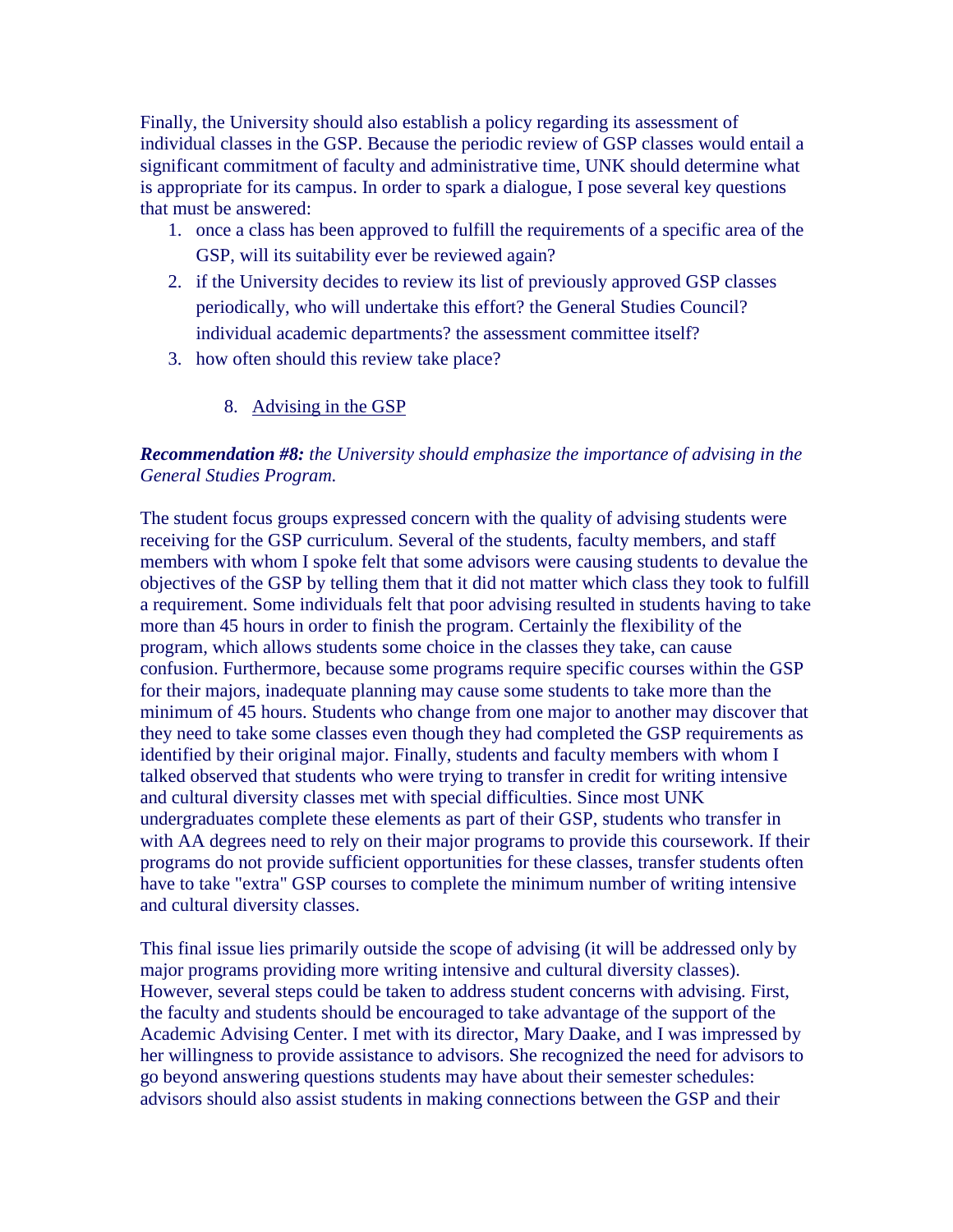major programs. To a very great degree advisors are responsible for helping students make meaning of their entire undergraduate experience.

Secondly, each department should consider the means by which it can assess whether students are making timely progress through the GSP. Some departments may choose to adopt checklists, while others may prefer flow charts to ensure an appropriate sequencing of classes. Still other departments may identify a four-year schedule for each advisee and indicate which GSP areas should be completed each semester. Some UNK departments have already been practicing one of these procedures for a long time and they will be able to serve as models for other departments to emulate. I suspect that some of the "poor" advising identified by students is due to the disparity of advising practices among the academic disciplines. Once the University adopts some expectations for advising and establishes a general consistency among the departments, I believe that students will be more satisfied with the advising they receive.

Finally, I also recommend that each department identify one individual who will accept special advising responsibilities. This individual will be the designated "expert" to whom other departmental advisors may direct questions about the GSP. This individual will also serve as liaison between his/her academic discipline and the Academic Advising Center and the Director of the General Studies Program.

## 9. [Name of the GSP](http://aaunk.unk.edu/generalstudies/SelfStudyRpt/SelfStudyRpt4IX.htm)

## *Recommendation #9: the University should reconsider the name of the General Studies Program.*

Several faculty members were concerned that the name "General Studies Program" inadequately describes the content and intent of the University's general educational curriculum. Furthermore, they hypothesized, this non-descriptive name may lead many members of the UNK community, including students and faculty, to devalue the program. Other individuals noted that the name of the program is similar to the major in General Studies and that this has led to confusion among students. My own feeling is that the title carries a connotation of "generic" and does not adequately express the significant role the GSP plays on the UNK campus. Consequently, I encourage the University to consider changing the name of the GSP to reflect better the important liberal education goals of the program.

Several possibilities were mentioned during my visit:

- 1. Liberal Studies Program
- 2. Liberal Arts Program
- 3. Undergraduate Curriculum
- 4. General Education Program
- 5. Studies in the Liberal Arts
- 6. Liberal Arts and Sciences Curriculum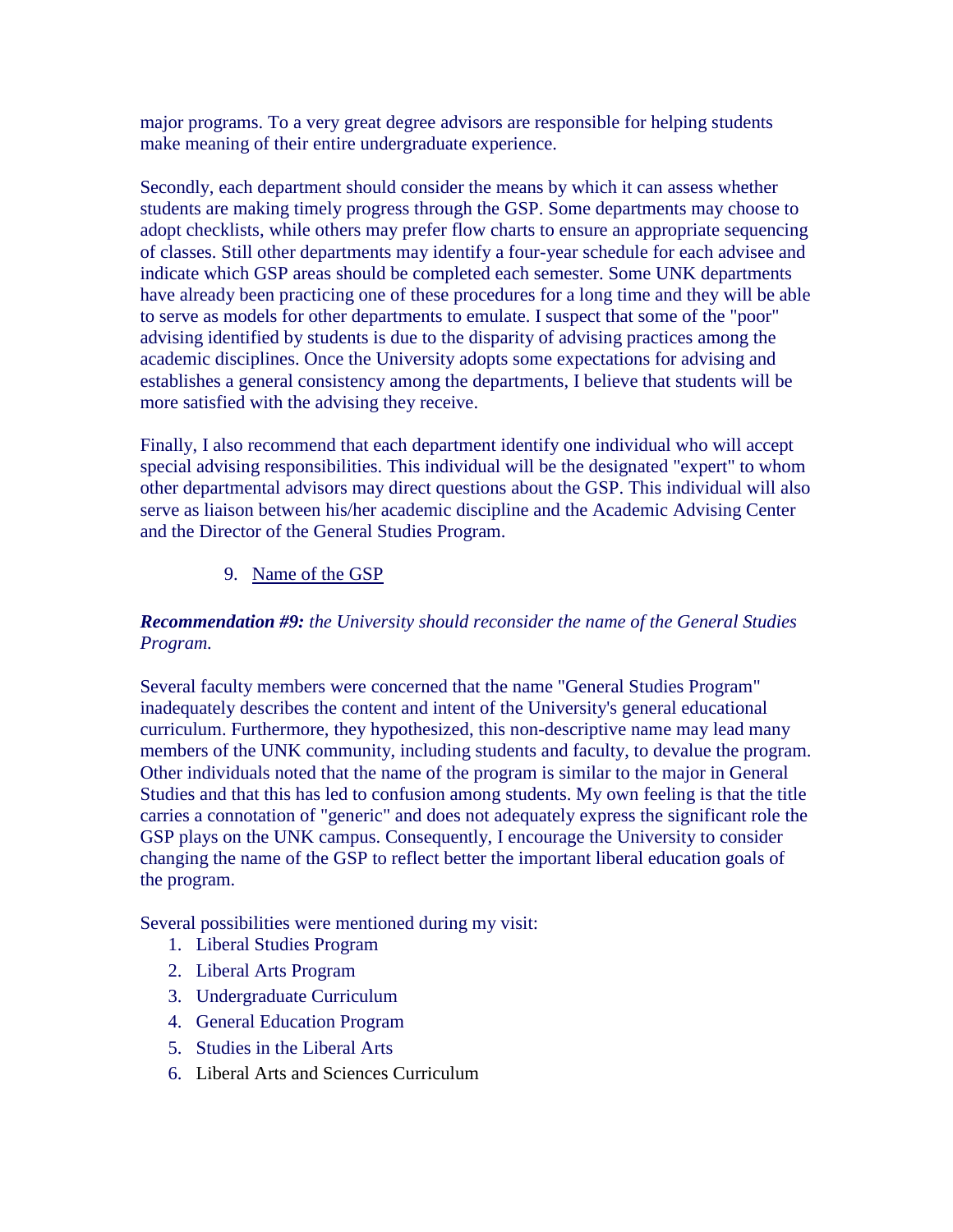• [Concluding Remarks](http://aaunk.unk.edu/generalstudies/SelfStudyRpt/SelfStudyRpt5.htm)

## **Concluding Remarks**

In closing I wish to commend the University faculty and administration for the assistance they provided me in reviewing the GSP. The nine faculty members of the review team presented the perspectives of their individual colleges; in doing so, they represented their interests in a collegial fashion, yet they were able to "step back" and consider the larger picture of the institution. The representative from the library, Mary Barton, was very helpful in providing the perceptions of the staff. The entire University community should be proud of the efforts of the three student members on the review team: they stand as fine representatives of the student body. I also wish to acknowledge the assistance of Dr. Ken Nikels, Dean of Graduate Studies and Research, and Dr. Charles Bicak, Professor of Biology, who coordinated many of my efforts and made the entire review process a productive and enjoyable experience.

The insights and suggestions of the entire review team are incorporated into this report whenever possible. Some individuals may disagree with some of my specific observations and suggestions, but on most of the issues I have identified in the report, the team was able to achieve a consensus. I also tried to address the opinions and concerns that were expressed to me by the many faculty members and administrators with whom I spoke. As I constructed this report it quickly became apparent that I would be able to respond to all the comments that I received. As an alternative I have tried to address the underlying issues that I perceived to be the source for the remarks I heard.

I encourage the University to continue emphasizing the importance of its general education program. The GSP, in its present incarnation, provides a rigorous and challenging curriculum; the University is accurate when it characterizes the program as an "extensive general studies curriculum that emphasizes the liberal arts." Just as important to the success of UNK's general education curriculum, however, is the dedication that the faculty has shown for supporting the program. The passion with which the faculty members presented their views about the GSP and its many elements indicated to me that they care very deeply about the educational experience their students receive. UNK undergraduates are fortunate to have such a talented and dedicated group of individuals who teach in the GSP.

Finally, I encourage the University not to "rest on its laurels." Students and faculty have provided a consistent message that student learning could be enhanced by addressing several areas of the program; new concerns, such as the growing importance of assessment in accreditation matters, demands that University make some modifications to the GSP. In addition to the recommendations I have made in this report, I have also identified several areas of discussion that merit further consideration and discussion by the University community. I encourage the faculty and administration to engage in an open dialogue to address these issues.